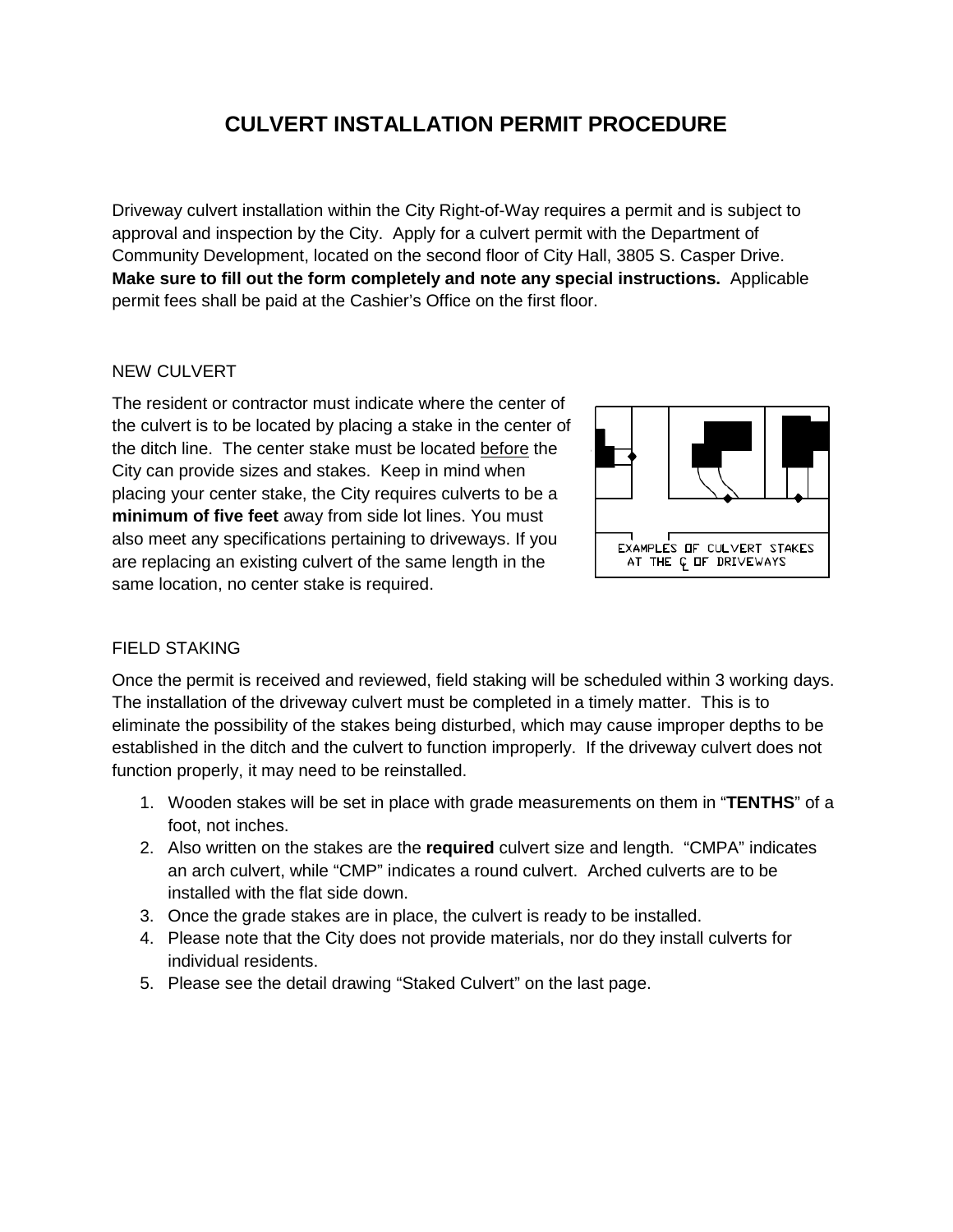#### DITCH GRADING

In order to assure the proper flow of water through the culvert, the resident or contractor is **required** to dig out, or add fill, where needed in the ditch line. Extensive ditch grading is done at the discretion of the City Streets Department.

#### EROSION PROTECTION

Residents and contractors should take steps to prevent soil erosion before, during and after culvert installation. Silt fence, hay bales and erosion mat are some of the many effective methods of preventing soil erosion until the natural ditch vegetation is restored. Be considerate of downstream neighbors by keeping your soil from clogging their culverts.

## DITCH DEPOSITS

A ditch deposit is required for temporary culverts, as well as most new culverts. Temporary culverts must be removed, or permit renewed after the permit expires, or the City will use the deposit to remove the temporary culvert and restore the ditch.

#### INSPECTION AND COMPLETION

Once the culvert and endwalls have been installed, please contact the Streets Department at (262) 780-4609 for an inspection **before** the pipe is covered, to verify that proper pitch of the culvert has been established. The inspection is performed for the benefit of the City. Residents will only be informed if unacceptable conditions exist with their installation. Depending on the circumstances, the City will give residents a reasonable amount of time to remedy any problems. If residents are unable or unwilling to meet the requirements for culvert installation, the City will remedy the faulty installation and the property will be assessed the costs involved. Once the culvert installation has passed inspection and the ditch is restored, refunds for any applicable ditch deposits will be returned. Not all culvert installations require a ditch deposit. Please note that a portion of the ditch deposit fee is **non-refundable**.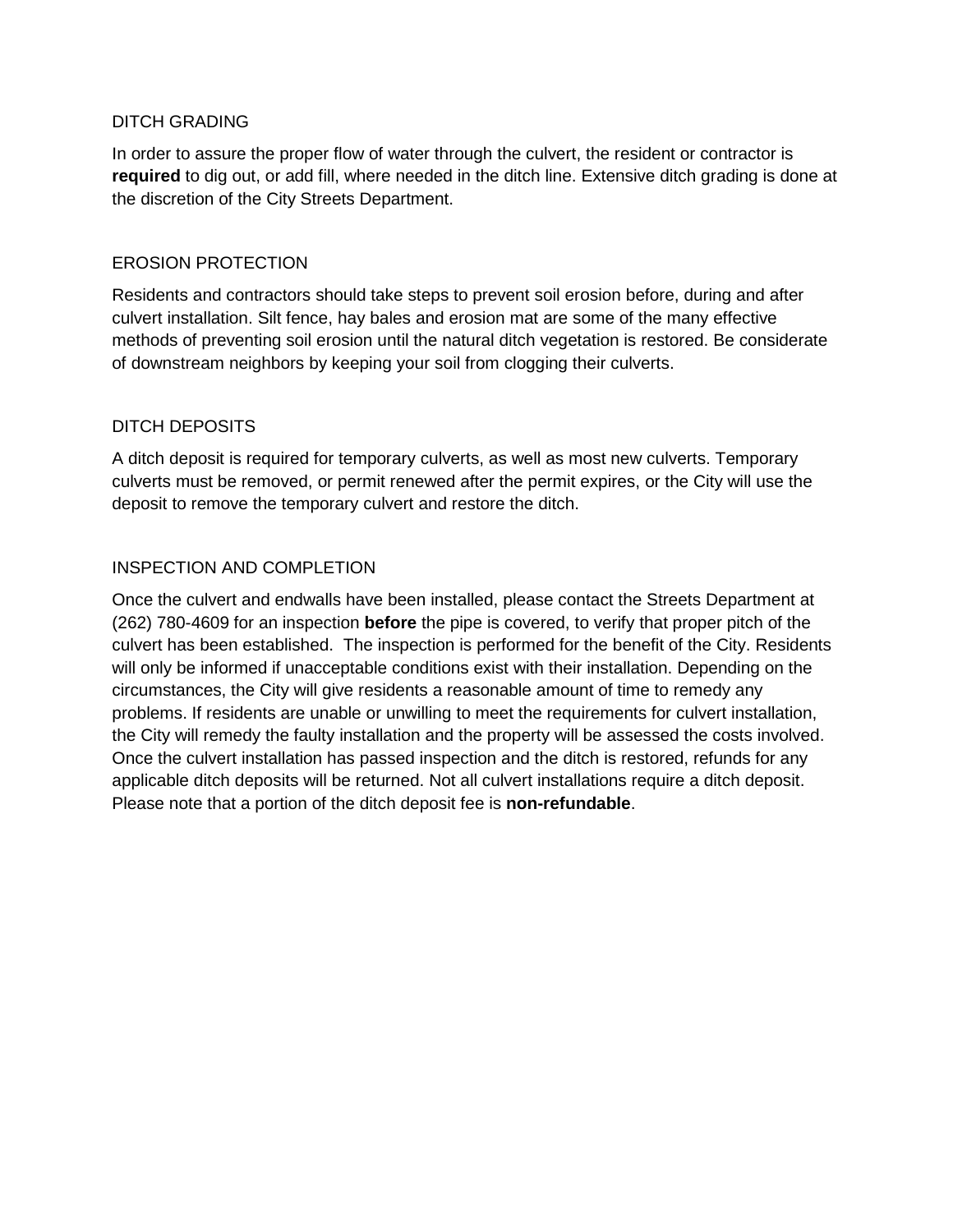# **CULVERT INSTALLATION SPECIFICATIONS**

Please direct questions to the Engineering Division (262) 797-2445 or the Streets Department (262) 780-4609

#### PURPOSE

The primary purpose of these specifications are to allow residents uniform access to their property across City Right-of-Way, in such a manner as to maintain or improve existing drainage patterns and conditions within the Right-of-Way. This handout is to help convey to residents and contractors the **minimum** standards, requirements and procedures involved in culvert installation. This handout is not intended to be used as a complete list of all the specifications and requirements that a particular culvert installation may be subject to.

## **SCOPE**

Culvert installation within the City Right-of-Way requires a permit and is subject to approval and inspection by the City. **Residents are ultimately responsible for proper culvert installation and may be assessed for the cost involved if the City has to correct an improperly installed culvert**.

- 1. **All culverts** shall be corrugated metal pipe (CMP or CMPA).
- 2. The **maximum length** of culverts used in commercial, manufacturing, quarry, or landfill districts is 40 feet. Residential culverts have a maximum length of 30 feet.
- 3. Culverts less than 24 feet in length shall consist of one piece of pipe, and in no case shall any installation consist of more than two pieces of pipes that are banded with approved connections.
- 4. Damaged or rusted culvert pipes should not be reused.
- 5. Endwalls are required and shall be installed at or below street height. Masonry type endwalls are required for driveway culverts along roads that have a posted speed limit less than 35 MPH. Flared end sections are to be used for roads with speed limits of 35 MPH or greater.
- 6. Please see the detail drawings "Endwalls" and "Endwall Placement" on the last page.
- 7. Residents are responsible for making sure contractors follow City Specifications.

| <b>ROUND PIPE DIAMETER</b> | <b>ARCHED PIPE EQUIVALENT</b> | <b>GAUGE</b> | <b>MINIMUM LENGTH</b> |
|----------------------------|-------------------------------|--------------|-----------------------|
| (CMP)                      | (CMPA)                        |              |                       |
| 12"                        | <b>NONE</b>                   | 16           | 20'                   |
| 15"                        | 17"X13"                       | 16           | 20'                   |
| 18"                        | 21"X15"                       | 16           | 20'                   |
| 21"                        | 24"X18"                       | 16           | 20'                   |
| 24"                        | 28"X20"                       | 16           | 22'                   |
| 30"                        | 35"X24"                       | 14           | 22'                   |
| 36"                        | 42"X29"                       | 14           | 24'                   |
| 42"                        | 49"X33"                       | 12           | 24'                   |
| OVER 42"                   | <b>VARIES</b>                 | 12           | 25'                   |

## CULVERT SIZE TABLE